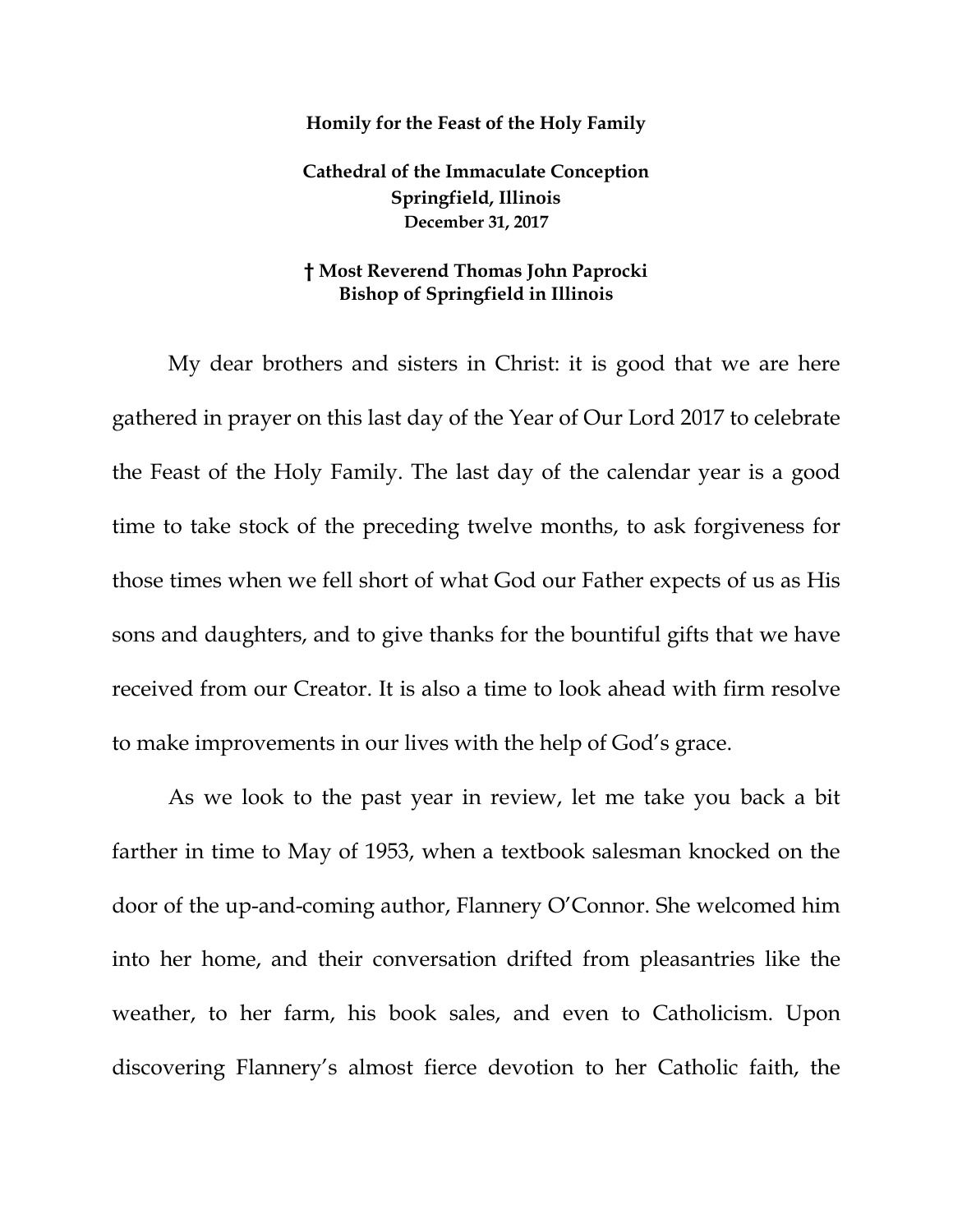salesman admitted he wasn't much of a believer, but that he *had* brushed up against the faith twice during his time in New York City: he had studied philosophy and taught German at Fordham University, a Jesuit school, and he had met Dorothy Day. He had become fascinated by Day's Catholic Worker House, which was about an hour south of the University.

Flannery would later explain to a friend that her salesman guest said he could not see, in his words, why Dorothy Day "fed endless lines of endless bums for whom there was no hope. She'd never see any results from that." After spending some time discussing the point, O'Connor admits that the only conclusion they could agree to "was that Charity was not understandable …" — ending her story with the almost question, "Strange people turn up, don't they."[1](#page-5-0)

That was probably what Joseph and Mary were thinking when the two people mentioned in today's Gospel — a just and pious man named Simeon and the prophetess Anna — abruptly and unexpectedly inserted themselves among the holy family, praising God and speaking of the child Jesus whom they had only just laid eyes on. But unlike the traveling salesman, Simeon and Anna understood hope!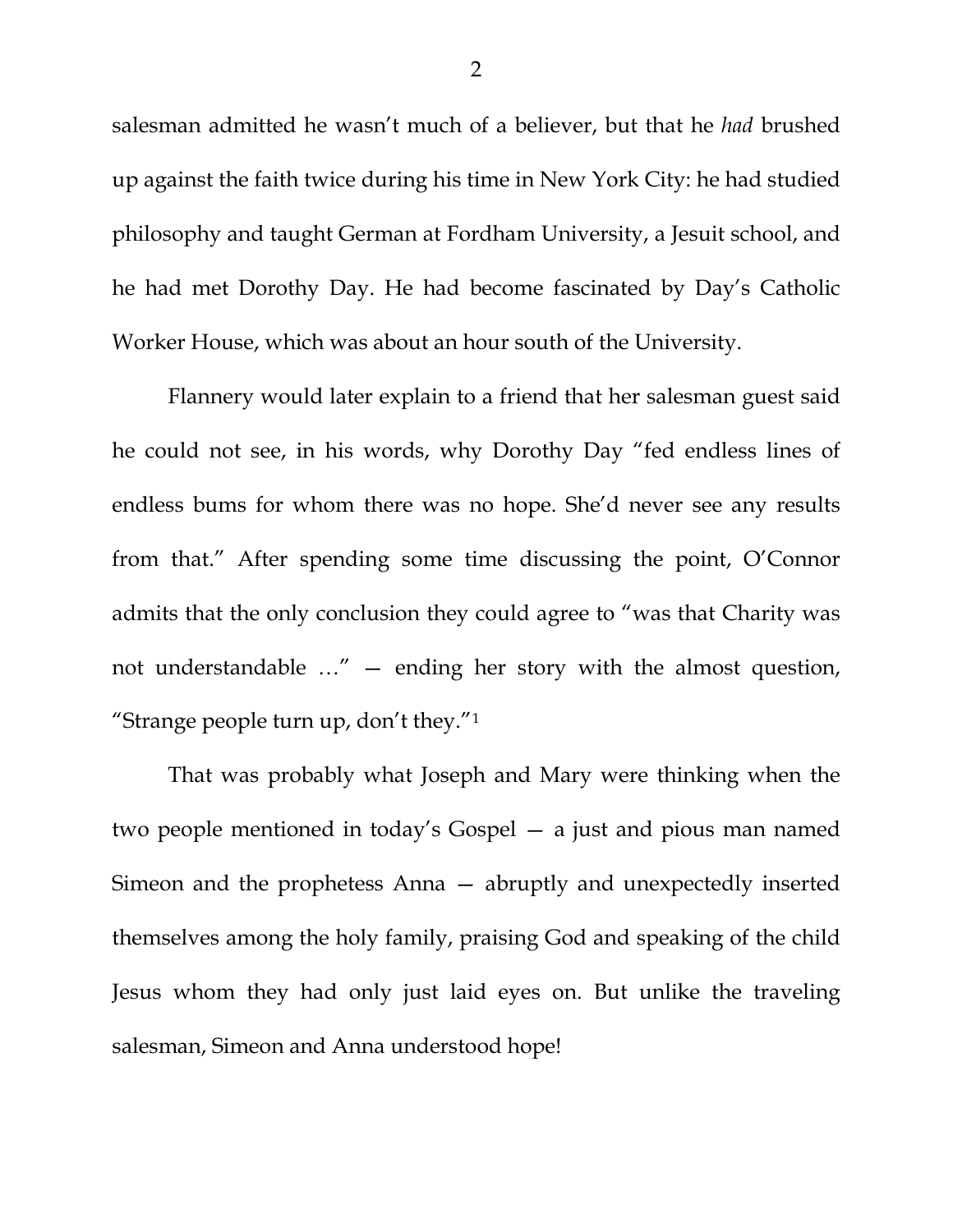The Holy Spirit had revealed to Simeon that he would not die until he had seen the Messiah. The moment he sees the child Jesus, Simeon recognizes that he has met the salvation of the world, and so he utters the prayer known in Latin as the *Nunc dimittis*: "Now, Master, you may let your servant go in peace, according to your word, for my eyes have seen your salvation, which you prepared in sight of all the peoples, a light for revelation to the Gentiles, and glory for your people Israel."[2](#page-5-1) This extends the Holy Family in two ways: it now includes not only Israel, but the whole world as well. Jesus has come for the salvation of all peoples. Ultimately it will be the world that is the family of Jesus, and that now includes us.

Further witness to the identity of Jesus is given by the prophetess, Anna. An elderly woman widowed for many years, Anna spent day and night in the Temple court, praying, fasting, worshiping, and waiting, which is another way of saying she spent night and day immersed in hope and in memory, the temple representing the whole of Israel's hope that God would again rescue them from their current untenable situation, and the remembering, the recalling of how He done so in the past. She confirms the testimony of Simeon.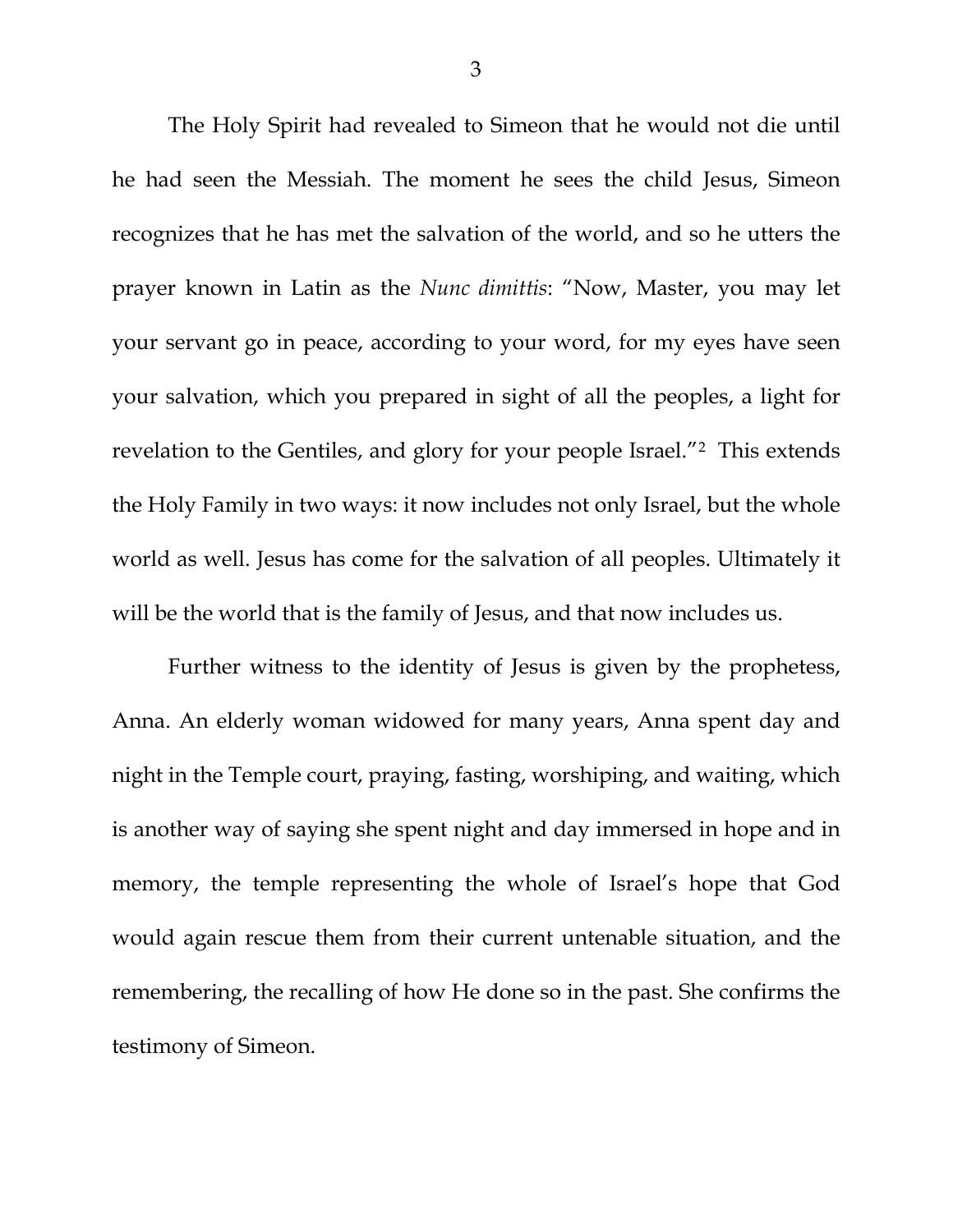On seeing the child, Anna somehow knows her many years of vigil are over; that in this child, hope and memory are wed in such a way as to be fulfilled. God had once again kept His promise of salvation and sent the Messiah to deliver them from their captivity  $-$  not just this time, but for all time.

And here He is.

Anna had much time to meditate on the biblical and salvific events of the past. She has, in fact, made Israel's memory her own; she has made the story of the scriptures the story of her own life. Accordingly, she, like any prophet, cannot help but to tell others that their hope is not in vain, that God has kept His promises to them and how He has done so.

The scriptures make this point explicitly, that after coming upon Christ, she then "spoke about the child to all who were awaiting the redemption of Jerusalem.["3](#page-5-2)

But Anna is not the only one to speak up in response to encountering Jesus. In Luke's Gospel, everyone seems to speak of it. Luke employs the Greek word, *laleo*, meaning, "to speak," thirty-one times in his Gospel and twice that number in *The Acts of Apostles*, the sequel to his Gospel.[4](#page-5-3) In almost every case, it is more like preaching and less like speaking. It is a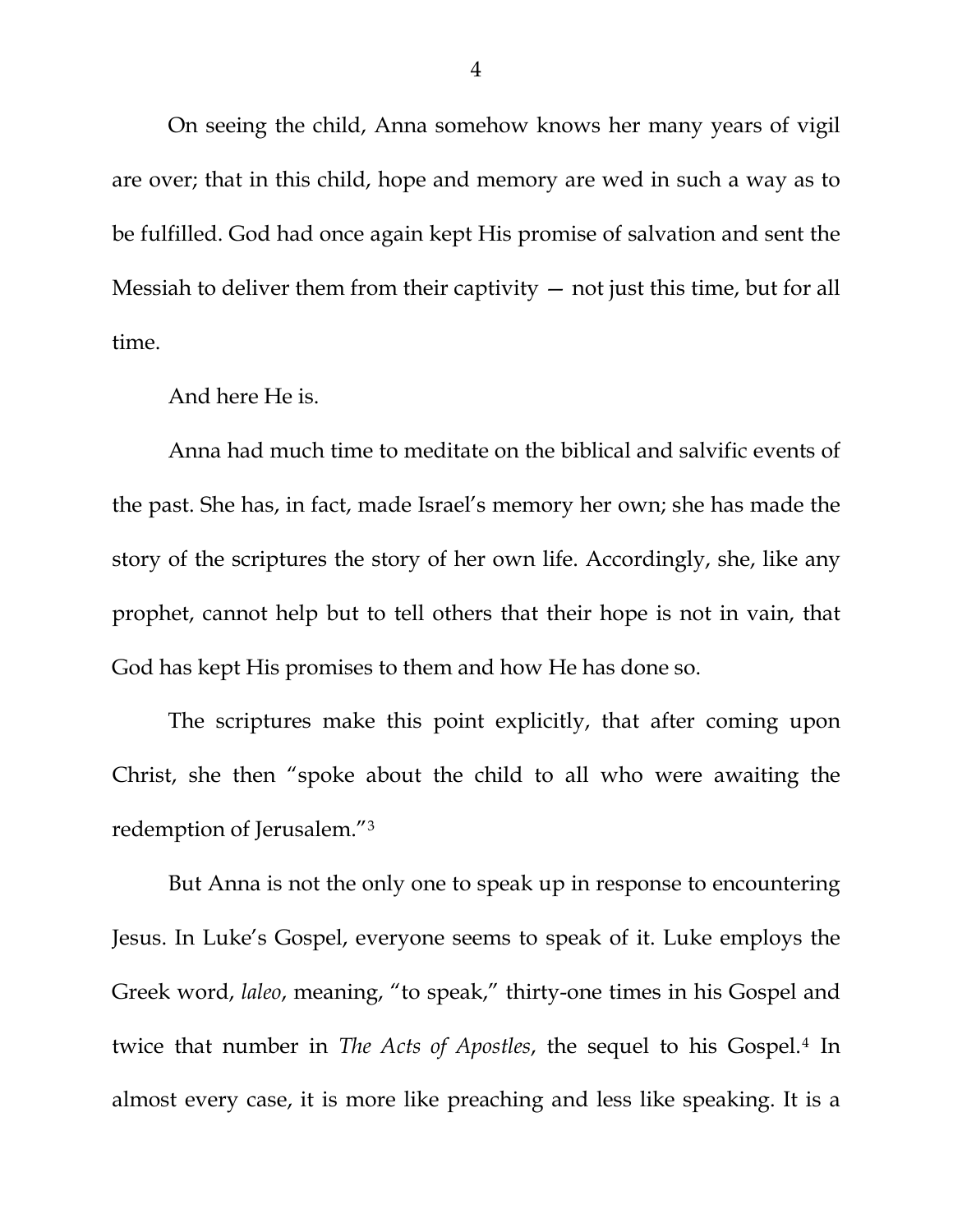response to the Lord and what He is all about. When one experiences hope fulfilled, it seems one cannot help but tell of it. Consider a few of the examples Luke gives:

The Angel Gabriel speaks good news to Zechariah in the Temple, Elizabeth speaks of joy at hearing of Mary's faith, the shepherds speak of encountering the angelic host, demons speak of Jesus being the Son of God as He casts them out, the son of the widow of Nain speaks after Jesus raises him from the dead, the disciples speak after walking with Jesus on the road to Emmaus, and Jesus speaks his peace to his disciples after the Resurrection.

God's fidelity manifested before the eyes of the faithful elicits a response from them: they speak; they speak of faith to those in search of it. Anna witnesses to this pattern of evangelization, of hearing the Good News and responding to it by proclaiming it boldly and enthusiastically.

Now, we too are called to continue this pattern of hearing the Good News and sharing it confidently and joyfully with others. During this past year, our diocese held our Fourth Diocesan Synod, which concluded last month. It was historic in that our previous Diocesan Synod was held in 1963. In addition to the clergy and consecrated religious who participated,

5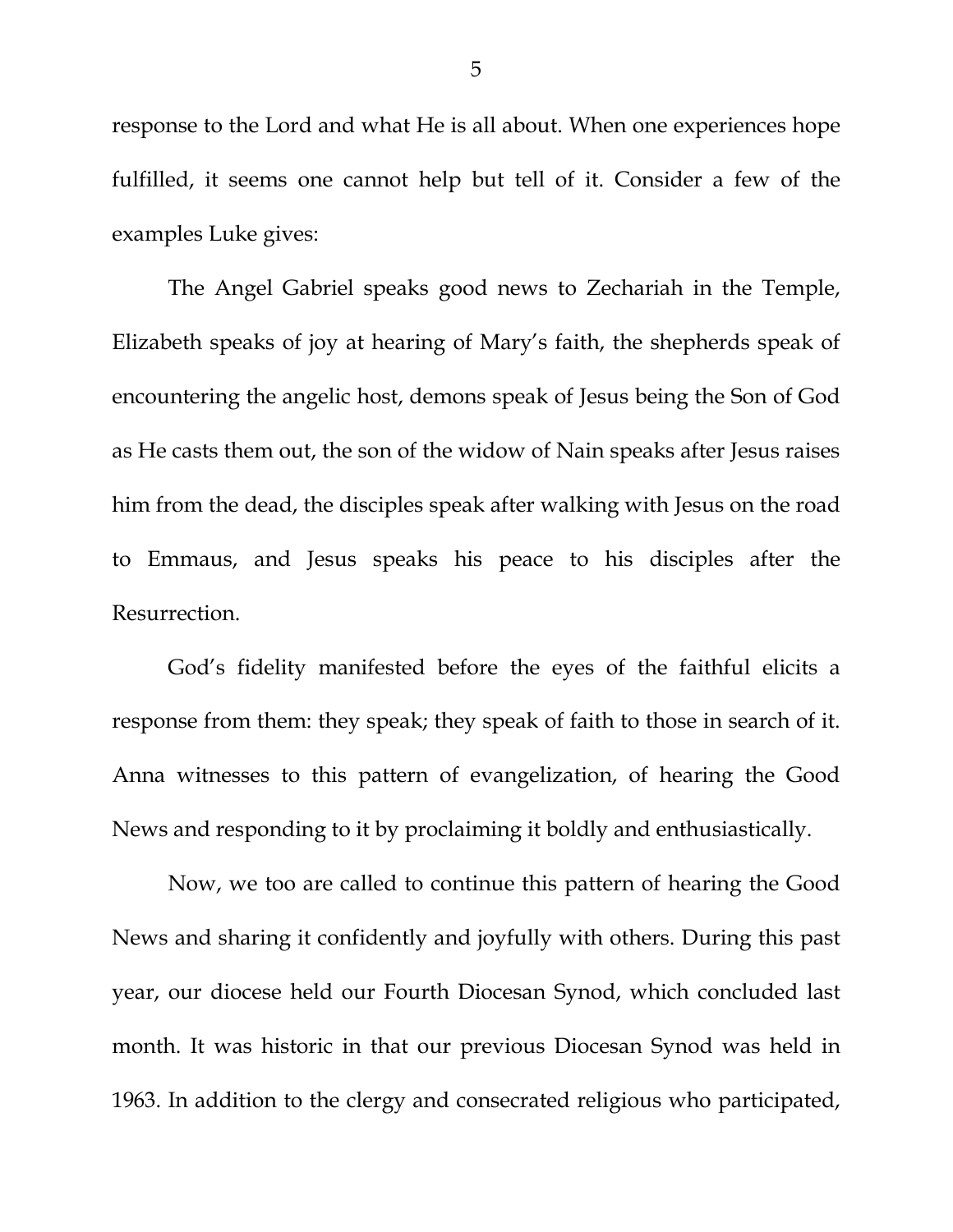one delegate from each of our 129 parishes in this Diocese voted overwhelmingly to adopt a dozen declarations intended to set the direction and tone for the pastoral ministry of this local Church for at least the next ten years.

<span id="page-5-3"></span><span id="page-5-2"></span><span id="page-5-1"></span><span id="page-5-0"></span>The first of these declarations proclaims a new mission statement for all of us as members of this Diocese: "The mission of the Roman Catholic Diocese of Springfield in Illinois is to build a fervent community of intentional and dedicated missionary disciples of the Risen Lord and steadfast stewards of God's creation who seek to become saints. Accordingly, the community of Catholic faithful in this diocese is committed to the discipleship and stewardship way of life as commanded by Christ Our Savior and as revealed by Sacred Scripture and Tradition." To further this mission, the Diocese of Springfield in Illinois is committed to implementing the Four Pillars of Discipleship and Stewardship, namely, **hospitality, prayer, formation** and **service**. In other words, we will **invite** people proactively to join us in prayer, especially Sunday Mass; we will **provide** well-prepared celebrations of the sacraments and other occasions for **prayer** as signs of hope and paths of grace to heaven; we will **study** the Bible and **learn** more about Jesus and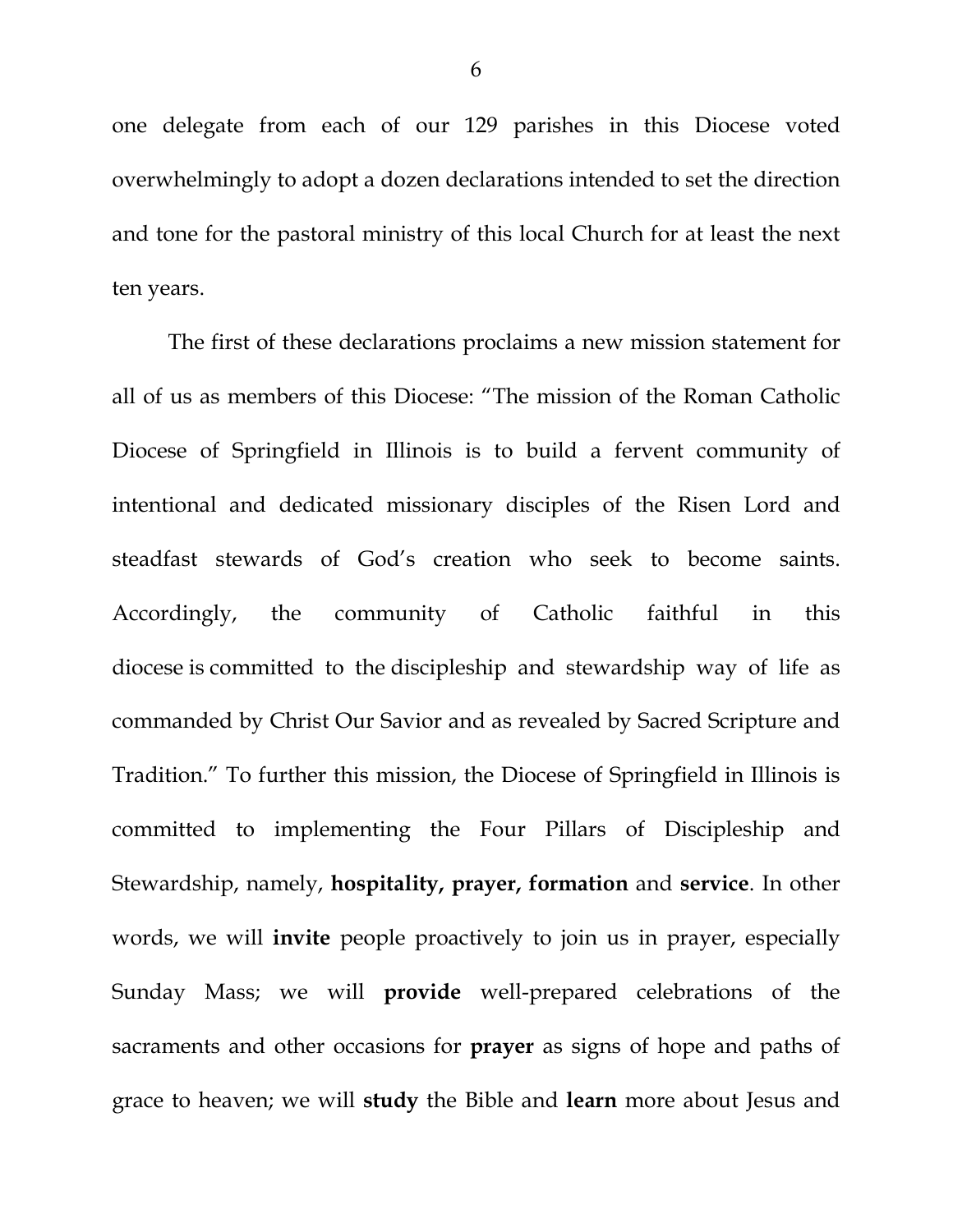our Catholic faith; and we will **serve** each other, especially those in need, by practicing charity and justice. You might say that these are our diocesan new year's resolutions!

As you contemplate your personal new year's resolutions, I invite you to consider how you can advance on your own individual path of holiness by growing in faith, hope and especially charity as a missionary disciple of Jesus Christ.

Flannery was right: strange people do turn up at our door. Sometimes they insert themselves in our lives to remind us that Christ has come and there is reason to hope in God's fulfilled promises. Sometimes they show up at the door to brush up against our inscrutable charity.

Ultimately, we cannot explain charity, or its results, or lack thereof.

That is God's business.

There will always be endless lines of endless bums.

But there will also always be those who hear, as so many do in Luke's Gospel, who hear God's call to faith, hope, and charity.

There will always be those prophets who persevere in the place of hope and memory and share their graced encounters with Christ with those still in search of the Him.